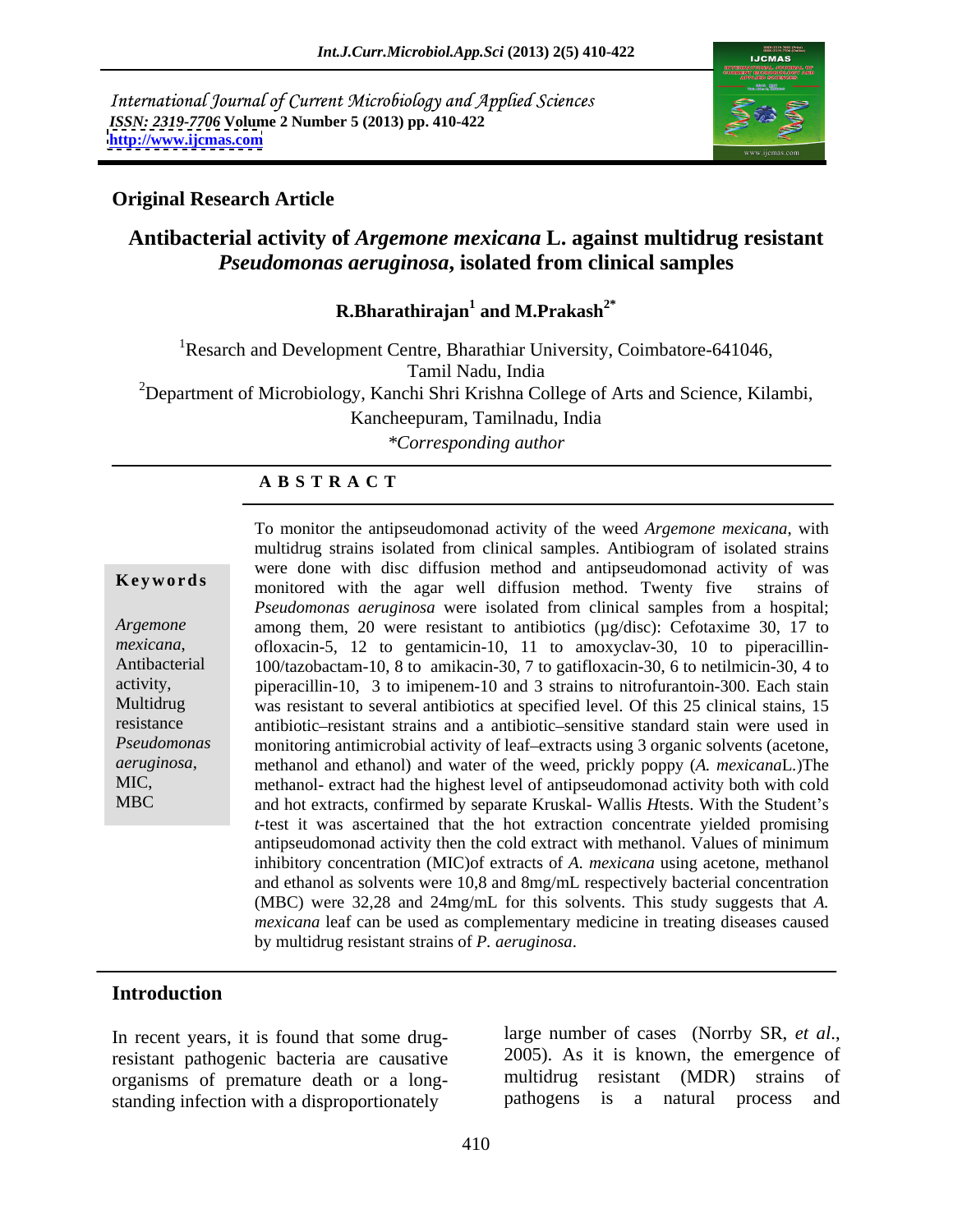indiscriminate uses of antibiotics (the probably undergone the first-step mutation, broadspectrum ones, particularly), induce indicating a low-level resistance. The the development of MDR bacterial strains covertly at a frenetic pace (Levy SB, *et al.*, surviving (resistant) isolates face less 2004). Furthermore, apart from the use for competition and can have unimpeded human, antibiotics are equally used in proliferation (Bliziotis IA, *et al*., 2005 and agriculture and the management of Boothe DM.2006). In healthy individuals in livestock, which cause the emergence of an avalancheof antibiotic resistant pathogens. emergence of these first-step mutants may For example, resistant strains of not be an issue. But in moribund patients *Staphylococcus intermedius*, *Campylobacter*  sp*., Salmonella* sp. and *Escherichia coli* injuries, however, mutants emerge as a new have been found in pet- and food- animals, population. as well as their owners (Guardabassi L, *et* 

pathogens to the health domain (Brown SA. *al*., 1981), not surprisingly perhaps, a fraction of population always survives with fraction of cells escapes to the environment, overview on work published on aremyriad(Botzenhart K, *et al*., 1993). In chance mutation yields at least a single analgesic, antispasmodic, possibly proportion of the population that has healing agent in treatments of malaria,

infection might be controlled; nevertheless surviving (resistant) isolates face less competition and can have unimpeded whom infection has been controlled, the with immune-suppression and unhealed population.

*al*.,2004). A mutant preventive concentration (MPC) Indeed, older/earlier susceptibility ranges of concentration (MIC)- range of the isolates, pathogens to antibiotics get of the drug necessary to prevent (or inhibit) changed/evolved, due to continual updating the emergence of the first-step mutants is of genomes of pathogens due to natural not prescribed, normally to evade non-target process of mutation/genetic recombination, host toxicity (Boothe DM. 2006).However, insinuating appalling incarnations of MDR synergistic treatment of two drugs helps 1987), probably for the fact that microbial notwithstanding, however the antagonistic evolution is a fast process and the presence situation wherein one of the drugs would of a new antibiotic in an microbial mini- partially inhibit the other, resulting in the cosmos acts as the major factor for the rapid emergence of resistant mutants, at positive selection pressure'. Moreover, times (Hegreness M, *et al.*, 2008). As new microbes do not get eliminated completely MDR strains of pathogens arriving at the from any ecological niche (Alexander M. *et*  community cause hazards in managements some specific survival mechanism MDR pathogens from several popular (Botzenhart K, *et al*., 1993). If the surviving sources including medicinal plants. An reinfection by a pathogen is usual, and antimicrobial activity of plants (Dubey D,*et*  favourable situations for nosocomial *al*., 2012) indicated that a limited work infection for a pathogenic bacterium (Ahmad I, *et al*., 2001)is reported against succinct, the mechanism of arrival of isolated from clinical samples. Particularly, resistantpathogens is as follows: once a the poisonous-weed, prickly poppy or population of a bacterium reaches 10 7 cfu, *Argemone Mexicana* L. (Papaveraceae), an cfuthat is resistant to any antimicrobial drug hallucinogenic and sedative weed-plant that (Brown SA. 1987), resulting in a smattering is known to lend itself as a traditional or the highest point in minimum inhibitory preventemergence of resistant mutants, of infectious diseases, there are searches for alternate antimicrobial substances to control overview on work published on MDR pathogenic bacteria, especially analgesic, antispasmodic, possibly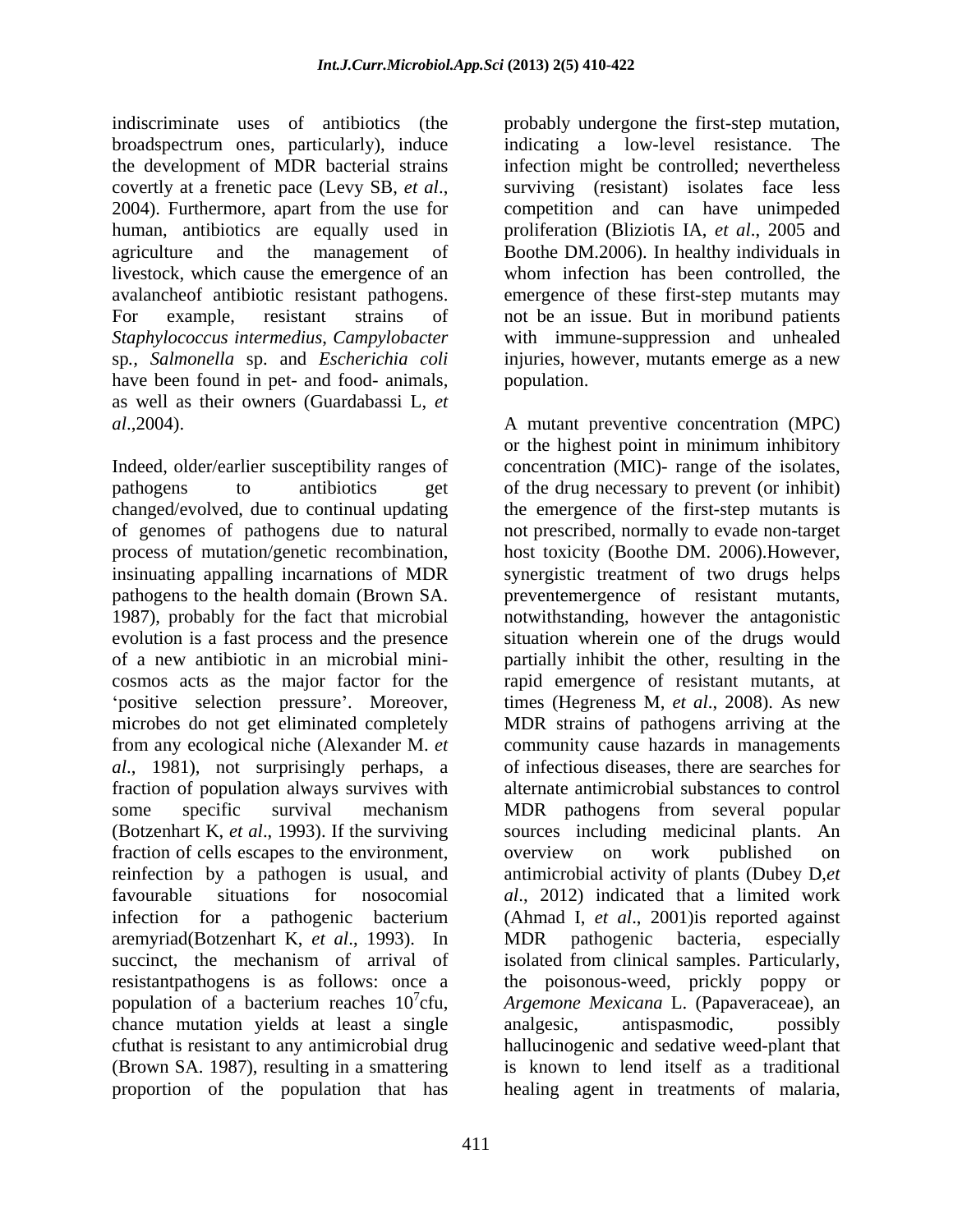warts, cold sores, skin diseases, itches and a few more (Ahmad I, *et al*., 2001)Scientifically, leaf-extracts of *A. Mexicana* were used to examine antimicrobial agents (Mahady GB, etal., antibacterial potentiality against several 2008 and Livermore DM, 2002). This pathogenic bacteria: National Collection of organism is reported to be responsible for a Type Cultures (NCTC) strains (drug-<br>local nosocomial infection (Sahu MC, et al., sensitive strains) of *Staphylococcus* 2012). Paradigmatically, this work is a study *aureus*(*S. aureus*), *E. coli*, *Proteus* sp., *Klebsiella pneumoniae* and *Pseudomonas aeruginosa* Wilcox ML, *et al*., 2007). Antimicrobial activities of extracts of *A. Mexicana* with solvents, petroleum ether,<br>benzene, chloroform, methanol and ethanol **Preparations of plant extracts** on NTCC cultures (wild strains) of *E. coli, K.pneumoniae, Proteus mirabilis*(*P.*  For cold extracts, 3 solvents (non-polar to *mirabilis*), *P. aeruginosa*, *Salmonella typhi*, polar solvent, in the order) namely, acetone, *S. paratyphi*, *Shigella*sp. and *S.aureus* were reported (Bhattacharjee I, *et al*., 2006). Till for 3 lots of powder-mass of leaves of *A.*  date, pathogenic bacteria on which *mexicana*. A lot of 20 g of powder-mass in antimicrobial activity of plants have been an aliquot of 200 mL of a solvent (cold)was described were not used for any antibiotic dissolved and stored at 4°C for 48 h. After profiling. Therefore, it could not be filtration, extracts were concentrated by a confirmed whether those studies were done ordary evaporator for sticky-mass that were on MDR strains of pathogens. Several other 80, 100, 80, 60, 110, 160, 200 and 180 mg, reports on the antibacterial activity of *A.*  using individually 8 solvents, chloroform, *mexicana*using against pathogenic and non- ethyl acetate, acetone, dichloromethane, pathogenic bacteria are described (Mohana petroleum ether, methanol, ethanol and

In south india none of these reports record sulfoxide (DMSO) at -4°C till use. Of these any antibiotic-susceptibilitytest of used bacteria. Further, the literature on plant extracts including *A. mexicana*against *P. aeruginosa*does not record any work on on Mueller-Hinton agar (MHA) against *P.*  multidrug resistant strain. Obviously, the *aeruginosa*. Further, these 3 solvents only accumulated literature on plants as sources were used for hot extraction. A sample lot of of antimicrobial agents record a lot of work 40 g of the shade-dried powder of *A.*  on wild or drug sensitive strains of *Mexicana*leaves was extracted in a soxhlet pathogens (Singh SK, *et al*., 2009).This extractor for 40 siphons or cycles, with an work describes antimicrobial activity of aliquot 400 mL acetone, until colorless leaf-extracts of *A. mexicana*on 25 clinically extract was obtained on the top of the isolated strains of MDR *P. aeruginosa*and a extractor. Repetitions of extraction were standard strain, which is sensitive to all done successively with methanol (40 antibiotics. Further, it is recognized as a siphons) and ethanol (40 siphons) with the

to many antibiotics and its capacity to acquire further resistance against progressively newly introduced antimicrobial agents(Mahady GB, *etal*., 2008 and Livermore DM. 2002). This local nosocomial infection (Sahu MC, *et al*., 2012). Paradigmatically, this work is <sup>a</sup> study of antimicrobial activity of a poisonous plant against a clinically isolated pathogen.

# **Materials and Methods**

# **Preparations of plant extracts**

DC, *et al.*, 2008). water, respectively. Each concentrated dangerous pathogen owing to its resistance same sample lot. Individual extracts weremethanol and ethanol were used individually sticky mass was stored in 10% dimethyl 8 extracts, only plant extracts with cold solvents using acetone, methanol and ethanol exhibited distinct zones of inhibition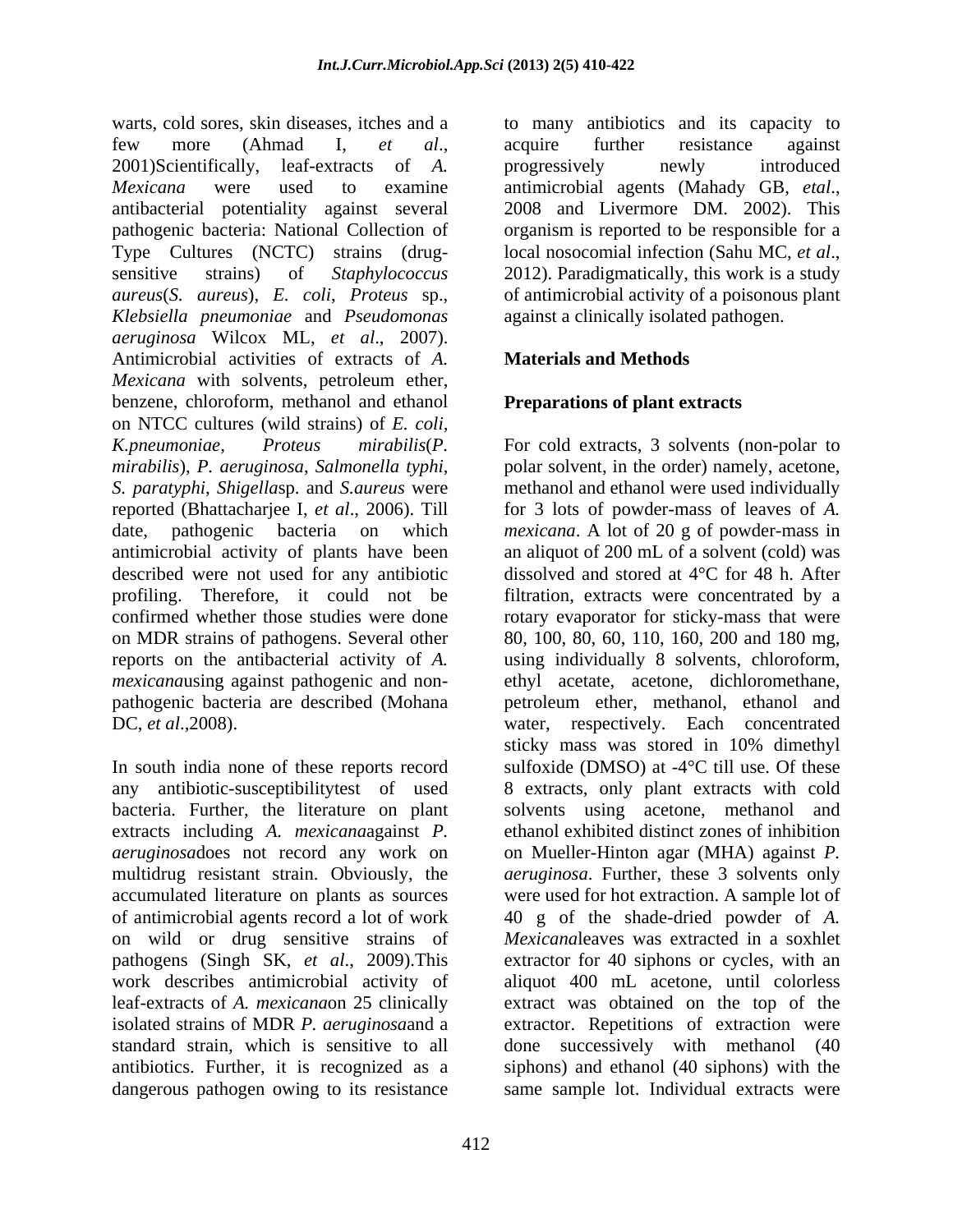Antibiotic-sensitive *P. aeruginosa* NCTC strain no. 10662was used in the study. Little measuring the diameter of zone of lots of different clinical samples were inhibition. It was confirmed that 10% cultured in suitable nutrient agar, for18-24 h DMSO had no inhibitory effect on the for isolation and concomitant identification bacterium. Gentamicin 40 µg/mL was taken of *P.aeruginosa*. Non-lactose-fermenting colonies were formed on MacConkey-agar, which too formed green-pigmented colonies **Disc diffusion method** on further streaking on nutrient agar indicated presence of *P. aeruginosa*. To An aliquot of 10 µL plant extract (50 confirm the presence of *P. aeruginosa* in mg/mL) were soaked by sterile filter paper clinical samples only and growing colonies discs (5 mm diameter). Sterile filter paper were not from any nosocomial infection, discs were impregnated with 10  $\mu$ L of plant repeated clinical samples were plated. extract placed on the surface of the medium Biochemical identification tests for and incubated at 37 °C for 24 h. The confirmation of isolated strains were done assessment of antibacterial activity was for *P. aeruginosa* as described previously (Sahu, *et al*., 2012).

Fifteen isolated strains and the standard strain of *P.aeruginosa* were subjected to antibiotic sensitivity test by the disc diffusion method, following the standard Original stock solutions of plant extracts antibiotic susceptibility chart of National Committee for Clinical Laboratory (hot extracts) were 150, 200 and 200 mg Standards (NCCLS) guidelines, as described plant extract/ml, respectively in 10% DMSO (Sahu MC, *et al*., 2012).

diffusion method (Perez C, *et al.*, 1990),  $(10^9 \text{c} \text{fu/mL})$  and a 5  $\mu$ L-aliquot of 0.5%

filtered and were concentrated with a rotary bacterial lawn was prepared as described evaporator, run at 40°Cto get sticky-masses previously (Sahu MC, *et al*., 2012), but the that were weighed and found 0.2, 0.6 and agarwas 6 mm thick. Wells (6 mm depth) 0.8 mg from extracts using acetone, were punched in 30 min old agar lawn and methanol and ethanol, respectively. Those each well was based by 50 µL molten MHA were stored with 10% DMSO solution. medium. Further, wells were filled with 100 **Isolation and identification of the** *A. Mexicana* (diluted from the original stock **bacterium** by 10% DMSO to 30 mg plant extract/mL). µL aliquots of 30 mg/mL solvent-extracts of by 10% DMSO to 30 mg plant extract/mL). Plates were incubated at 37°C for 24 h. Antibacterial activities were evaluated by inhibition. It was confirmed that 10% as the reference-control.

# **Disc diffusion method**

**Antibiotic sensitivity test** 10µg/disc was taken as the reference based on the value of diameter of the inhibition zone formed around the disc (Perez C, *et al*., 1990). Gentamicin control.

# **Determinations of MIC and MBC**

**Antibacterial activity tests** aliquot of 80 µL of a suitable dilution of a Antibacterial activity tests were performed 96 welled (12x8) micro-titer plate along both by agar well diffusion and disc with an aliquot of 100 µL nutrient broth, an diffusion methods. For the agar well aliquot of 20 µL bacterial inocula prepared with acetone, methanol and ethanol solution. Separate experiment was conducted for each solvent-extract. An solvent-extract was released to a well on a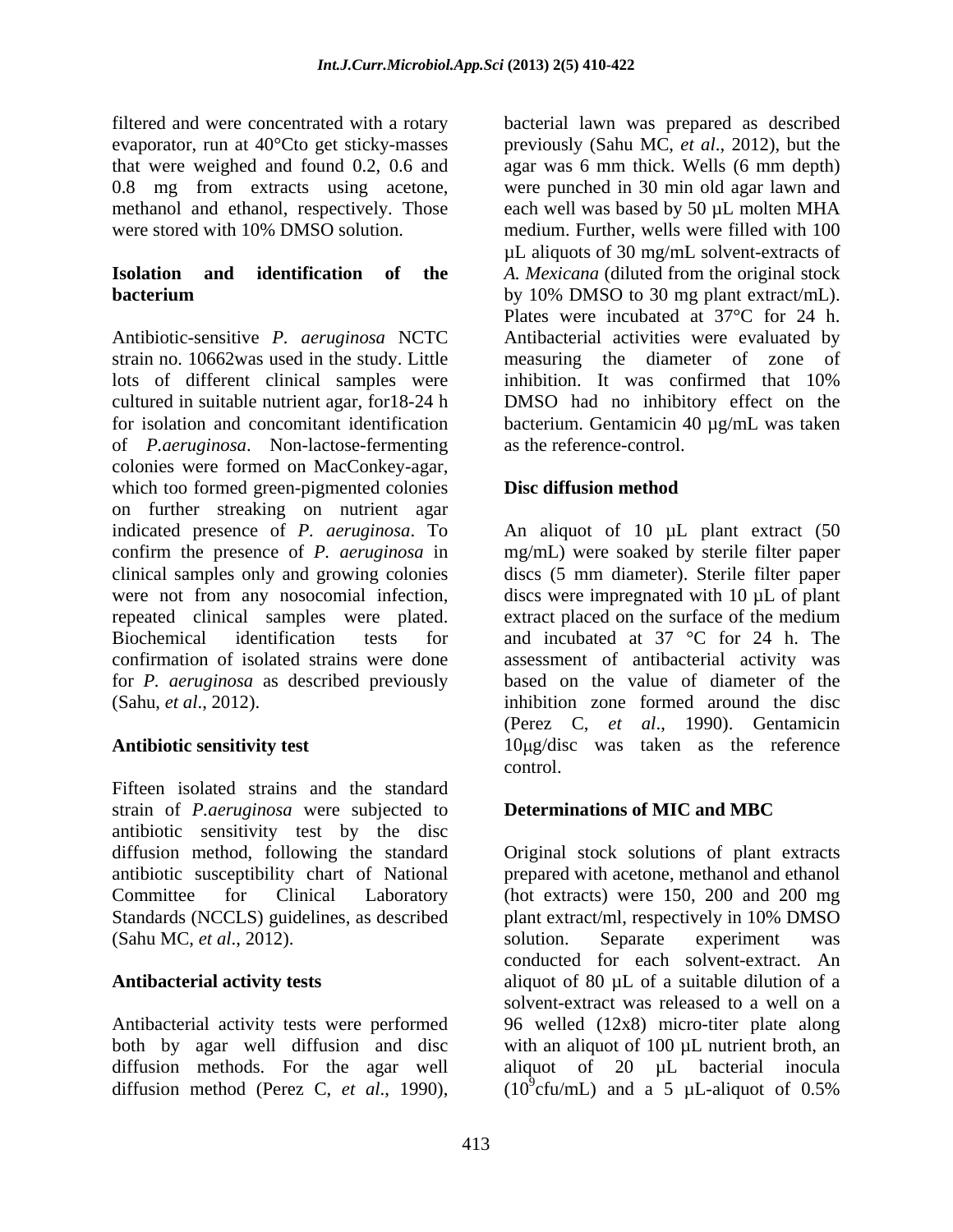2,3,5-triphenyl tetrazolium chloride (TTC). After pouring all the above to a well, the min. The appearance of a frothing, which microplate was incubated at 37°C for 18 h. <br> persists on warming indicated the presence A pink colouration due to TTC in a well indicated bacterial growth and the absence of any colour was taken as inhibition of bacterial growth. The MIC value was noted at the well, where no colour was manifested. To a portion of the dissolved extract, a few Further, bacteria from each well of the microplate were sub-cultured on a nutrient added. A green or blue colour indicated the agar plate: the level of dilution, where no presence of flavonoids (Brain KR, *etal.*, agar plate; the level of dilution, where no bacterial growth on the nutrient agar plate 1975). was observed, was noted as the MBC value.

## **Phytochemical screening**

Extracts of leaves of *A. mexicana* using ethanol, methanol and acetone were of 2 mL of acetic anhydride and cooled at 0 subjected to various chemical tests in order to determine the secondary plant sulphuric acid were carefully added. A constituents: colour change from violet to blue-green

### **Test for reducing sugars**

To an aliquot of 2 mL of any extract, an **Test for tannins** aliquot of 5 mL of a mixture (1:1) of Fehling's solution I and II was added and the mixture was boiled for 5min; a brick-red precipitate indicated the presence of free

### **Test for the presence of anthraquinones**

An aliquot of 0.5 mL of the extract was **Test for alkaloids** shaken with 10 mL of benzene, filtered and an aliquot 5 mL of 10% ammonia solution was added to the filtrate and the mixture was shaken, the presence of a pink, red or violet colour in the ammoniac (lower) phase indicated the presence of anthraquinones

dissolved in an aliquot of 10 mL of distilled water in a test-tube was shaken vigorously

for 30 s and then allowed to stand for 45 of saponins (Brain KR, *etal*., 1975).

## **Test for flavonoids**

drops of 10% ferric chloride solution were added. A green or blue colour indicated the presence of flavonoids (Brain KR, *etal*., 1975).

### **Test for steroids/terpenes**

A lot of 500 mg of the extract from the rotary evaporator was dissolved in an aliquot to  $4 \degree C$ , to which a few drops of 12 N indicated the presence of a steroidal nucleus (Harborne JB. 1998).

# **Test for tannins**

reducing sugars (Brain KR, *etal* ., 1975). blueblack, green, or blue-green precipitate A fraction of 0.5 g of the extract was dissolved in 5 mL of water followed by a few drops of 10% ferric chloride. A would indicate the presence of tannins (Brain KR, *etal*., 1975).

### **Test for alkaloids**

(Sofowara, 1993). another aliquot of 1 mL of the filtrate, a few **Test for saponins** Turbidity or precipitation in tubes due to An aliquot of 0.5 mL of an extract was presence of alkaloids in the extract(Brain A lot of 0.5 g of ethanol extract (from rotary evaporator) was stirred with an aliquot of 5 mL of 1% HCl on a steam bath and filtrated; to an aliquot of 1 mL of the filtrate, a few drops of Mayer's reagent was added, and to drops of Dragendorff's reagent were added. either of these reagents indicated the KR, *et al*., 1975).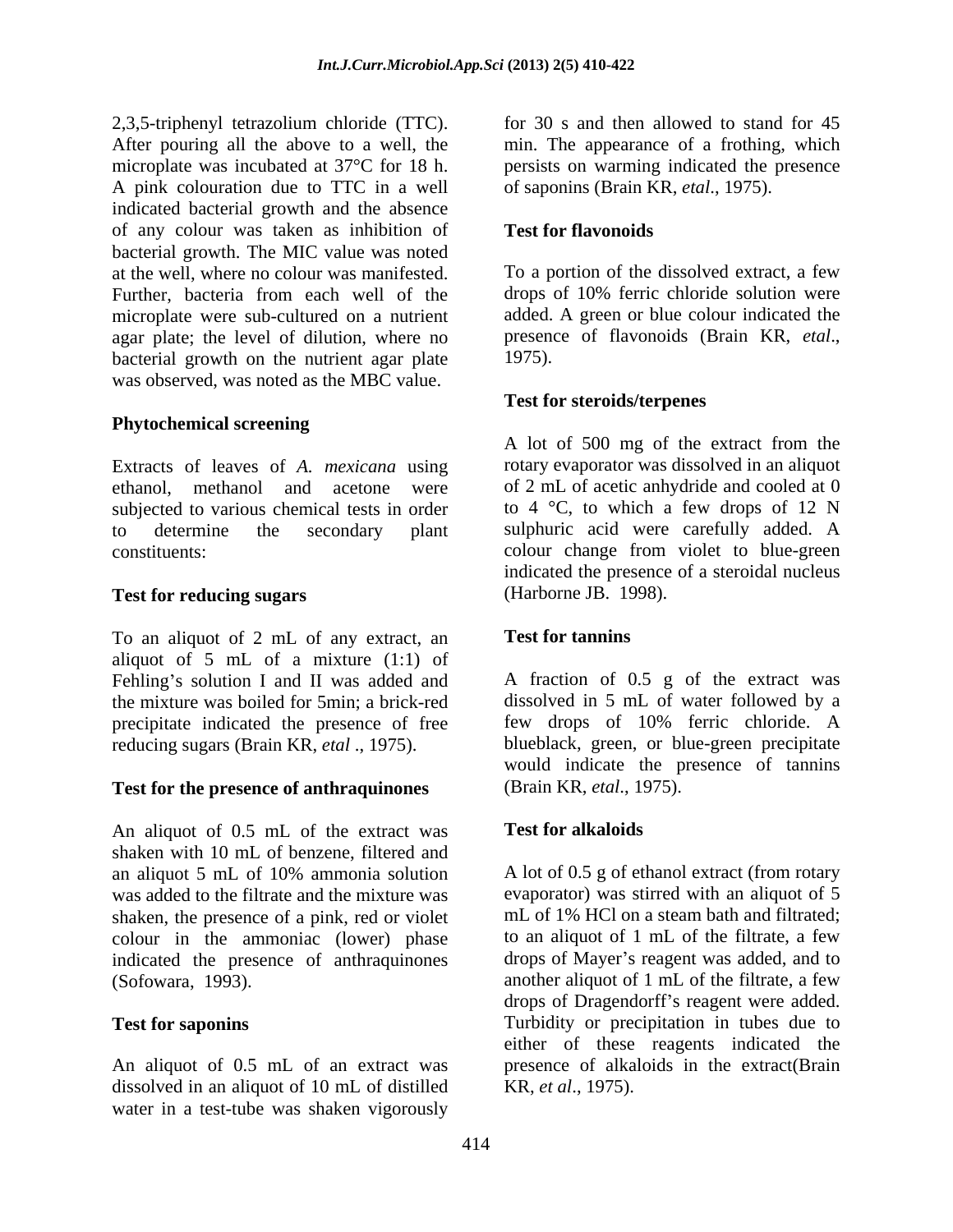An aliquot of 5 mL of each extract was mixed with an aliquot of 2 mL of glacial ferric chloride solution  $(1\%)$ , and mixed strains among 15 isolates  $(\mu g/disc)$ : thoroughly. To this mixture, an aliquot of 1 amoxyclay-30 by of loxacin-5 > cefotaximemL of 12 N H2SO4 was added. A brown 30>amikacin-30> gatifloxacin-30> of glycosides (Brain KR, *etal*., 1975).

### **Antibiotic sensitivity of clinical isolates of** *P. aeruginosa*

Twenty five strains of *P. aeruginosa*were obtained from clinical samples and each strain was resistant to 11 antibiotics at levels, monitored by disc diffusion method, detailed in Table 1. Among the isolated 25strains, cefotaxime-resistant isolates of and imipenem-resistant and nitrofurantoinresistant to cefotaxime30µg/disc and 3 strains were resistant to imipenem10  $\mu$ g/disc and nitrofurantoin 300 µg/disc, individually (Table 2). In summary, the order of numbers of isolated strains is (µg/disc): cefotaxime-30>ofloxacin-5>gentamicin-10>amoxyclav netilmicin-30>piperacillin-100> imipenem of clinical isolates was from urine and

**Test for resins** Test **h A** strain sensitive to all antibiotics, P. To an aliquot of 10 mL of the extract an standard strain in parallel to 15 clinically aliquot of 10 mL of cupper acetate solution isolated strains of originally obtained 1% was added and shaken vigorously and, a 25strains, in the study of monitoring separate green colour indicated the presence antipseudomonal activities of plant extracts; ofresin (Arenstein, *et al*., 1993). 8 types of antibiotic discs were tested **Test for glycosides** nitrofurantoin, gentamicin and singular acetic acid (1.048-1.049 g/mL), one drop of decreasing order of numbers of resistant ring at the interface indicated the presence netilmicin-30. Piperacillin-100/tazobactam- **Result and Discussion** also observed (Table 2). aeruginosaNCTC no. 10662 was used as the against individual clinical isolates, i.e., nitrofurantoin, gentamicin and singular piperacillin were not used (Tables 3). Resistanceof clinical isolates to used antibiotics could be arranged in the strains among 15 isolates (µg/disc): amoxyclav-30> ofloxacin-5>cefotaxime- 30>amikacin-30> gatifloxacin-30> 10>imipenem-10 Strains moderately sensitive (MS) to selected antibiotics were also observed (Table 2).

# **Antibacterial activity tests**

the bacterium were the maximum (80.0%) was found that cold solvent extracts, when resistant isolates were the minimum following solvent-extracts: chloroform, ethyl (11.1%); in other words, 20 strains were acetate, dichloromethane, petroleum ether 30> piperacillin-100/tazobactam- acetone, methanol and ethanol. It was found 10>amikacin-30> gatifloxacin-30> that Kruskal-Wallis H value was computed 10 or nitrofurantoin-300.Maximum number at P=0.05 and 9.21 at P=0.01, for degree of **Fest form cluster and the sputum of the state sensitive to all antibiotics, P. C. (1662 was used as the space of the state of the strain series of the strain series of the strain series of the strain series of the strain** Anti-pseudomonad activities of 8 solvent extracts using chloroform, ethyl acetate, acetone, dichloromethane petroleum ether, methanol, ethanol and water (nonpolar to polar solvent in the order) were used by the agar well diffusion method on lawns of 15 bacterial isolates and the NCTC strain. It was found that cold solvent extracts, when tested against 16 Pseudomonas strains, the and water had no zone of inhibition. But, rest three cold-extracts using acetone, methanol, and ethanol had prominent antibacterial activities (Table 3). Kruskal- Wallis H test was applied to the dataset of antibacterial activity cold-extracts with as 46.62, when tabulated H values are 5.99 at P $=0.05$  and 9.21 at P $=0.01$ , for degree of freedom (df), 4 extracts minus  $1 = 3$ .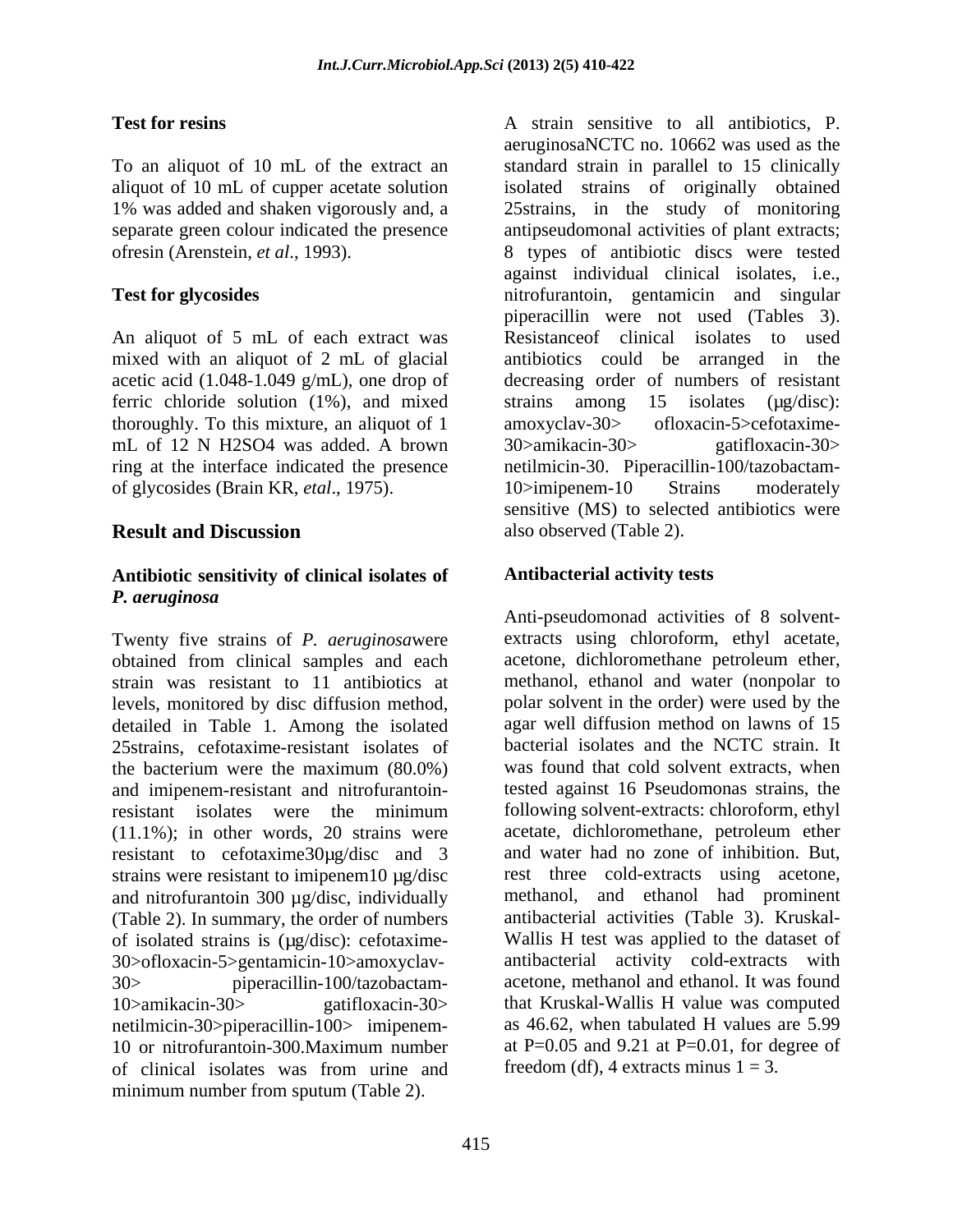|          |                                    | Antibiotic sensitivity pattern of 25 isolates |                                    |                                            |
|----------|------------------------------------|-----------------------------------------------|------------------------------------|--------------------------------------------|
| S.No     | Antibiotic (µg/disc)               | Number of<br>sensitive isolates               | Number of<br>resistant<br>isolates | <b>Percentage of</b><br>resistant isolates |
|          | Amoxyclav30                        |                                               |                                    | 44.0                                       |
|          | Gentamicin 10                      |                                               | $\overline{ }$                     | 48.0                                       |
|          | Amikacin 30                        |                                               |                                    | 29.6                                       |
|          | Netilmicin 30                      | 1 C                                           |                                    | 22.2                                       |
|          | Nitrofurantoin 300                 | $\gamma$<br>∠∠                                |                                    | 11.1                                       |
|          | Gatifloxacin 30                    |                                               |                                    | 25.9                                       |
|          | Cefotaxime 30                      |                                               | 20                                 | 80.0                                       |
|          | Piperacillin 100                   | $\bigcap$ 1                                   |                                    | 18.5                                       |
| $\Omega$ | Piperacillin 100<br>/Tazobactam 10 |                                               | 10                                 | 37.0                                       |
|          | Imipenem 10                        | $\Omega$                                      |                                    | 11.1                                       |
|          | Ofloxacin 5                        |                                               |                                    | 68.0                                       |

**Table.1** Resistant patterns of clinical isolates of *P. aeruginosa* collected in hospital.

Note: Out of 25 clinical isolates, 13 were from urine, 9 from pus, 2 from wound swab, 1from sputum.

**Table.2** Detailed record of antibiotic sensitivities of 8 antibiotic discs against lawns of 15 clinical isolates (taken from 25 isolates) of *P. aeruginosa*

|             | Strain   P100/T10 | $\vert$ AC 30 $\vert$ CE 30 $\vert$ GF 30 |              |              | <b>OF 5</b>         |              | <b>AK 30</b>                 |             |
|-------------|-------------------|-------------------------------------------|--------------|--------------|---------------------|--------------|------------------------------|-------------|
| number      |                   |                                           |              |              |                     | <b>NT 30</b> |                              | <b>I</b> 10 |
|             |                   | $\mathbf{r}$                              |              | $\mathbf{D}$ | $\mathbf{R}$        | $\mathbf{R}$ | $\mathbf{D}$                 |             |
|             | MS                | $\mathbf R$                               | MS           | <b>MS</b>    | $\mathbf R$         | $\mathbf{R}$ | D<br>$\mathbf{v}$            |             |
|             | MS                | $\mathbf{D}$                              | <b>MS</b>    | MS           | $\mathbf R$         | $\mathbf{R}$ | $\mathbf{D}$                 |             |
|             |                   |                                           | MS.          | MS           |                     |              |                              |             |
|             |                   |                                           |              |              | D                   | $\mathbf{R}$ | D                            |             |
|             | MS                | $\mathbf{r}$                              |              |              | MS                  | MS           | MS                           |             |
|             | MS                |                                           | <sup>n</sup> | മ<br>X.      | $\mathbf{D}$<br>K.  | - 5          | D<br>$\bf{r}$                |             |
|             | MS                | $\sim$                                    | $\sim$       |              | $\sim$              | <sub>S</sub> | $\sim$                       |             |
|             |                   |                                           |              |              | $\mathbf{D}$<br>TV. | MS           | MS                           |             |
|             | MS                | $\mathbf{r}$                              |              | <b>MS</b>    | $\mathbf{D}$<br>K   | MS           | MS                           | <b>MS</b>   |
| $\pm 1$     | MS                | $\mathbf{r}$<br>v                         |              |              | <sup>n</sup>        | MS           | $\mathbf{D}$<br>$\mathbf{v}$ |             |
| 12          | MS                | D<br>-18                                  |              | TV.          | $\mathbf R$         | MS           | $\mathbf{R}$                 | <b>MS</b>   |
| 13          |                   | $\mathbf{r}$                              |              |              | $\mathbf{D}$        | $\mathbf{R}$ | MS                           | <b>MS</b>   |
| 14          |                   | $\mathbf{D}$                              |              |              | $\mathbf R$         | $\mathbf{R}$ | MS                           |             |
| 15          |                   |                                           |              |              | MS                  | $\mathbf{R}$ |                              | <b>MS</b>   |
| <b>NCTC</b> |                   |                                           |              |              |                     |              |                              |             |

Note: Abbreviations: piperacillin /tazobactam (P/T), amoxyclav (AC), cefotaxime (CE) gatifloxacin (GF), ofloxacin (OF), netilmicin (NT), amikacin (AK), imipenem (I), Values given against each antibiotic are in  $\mu$ g/disc. R = resistant (no inhibitory zone); S = sensitive; MS = moderately sensitive, according to NCCLS guidelines.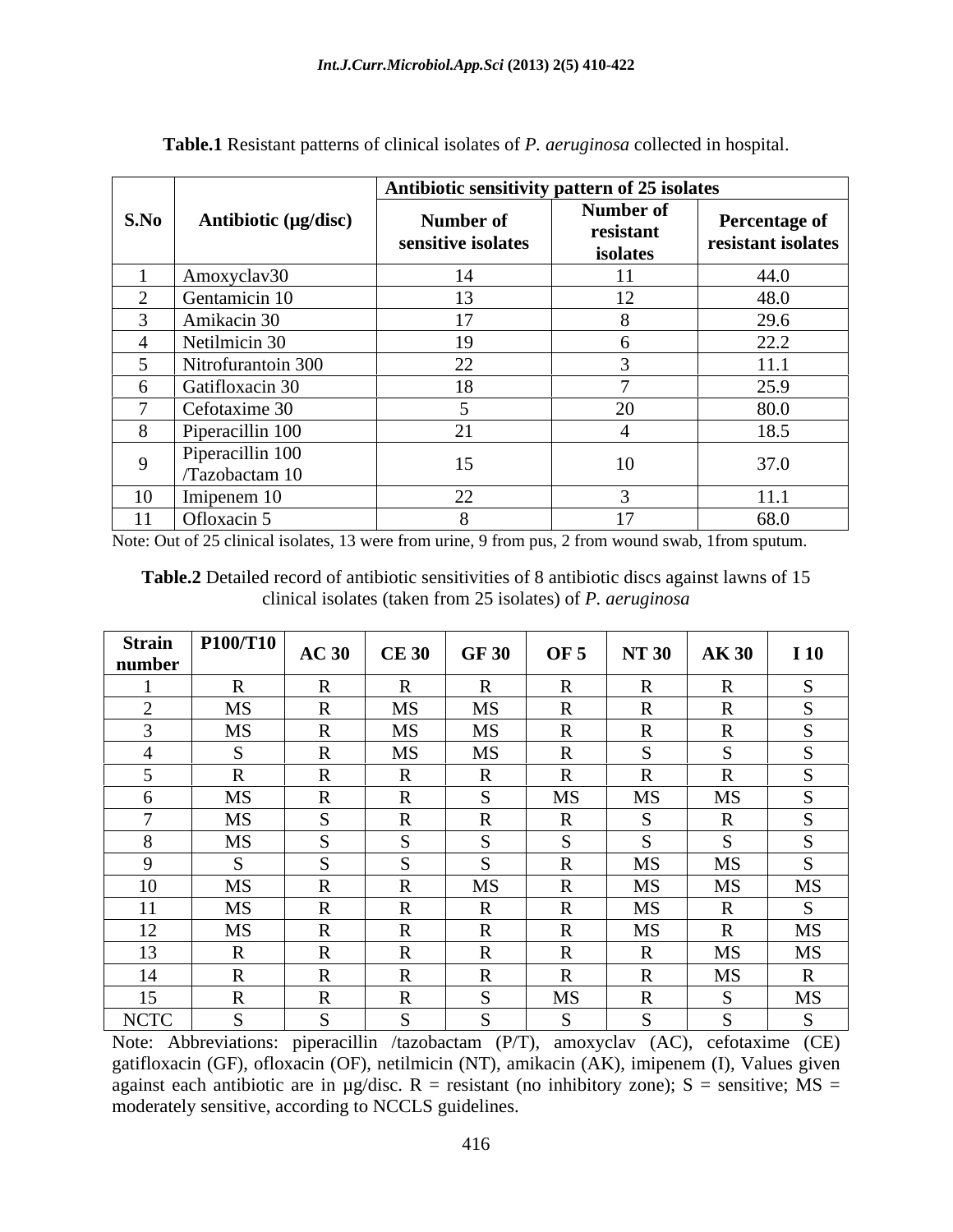|                      | <i>1</i> , act against momenta by the again cap memoa, presence as zone of immonion in min. |                |                 |                     |
|----------------------|---------------------------------------------------------------------------------------------|----------------|-----------------|---------------------|
| <b>Strain number</b> | Acetone                                                                                     | <b>Ethanol</b> | <b>Methanol</b> | Gentamicin 40 µg/mL |
|                      | 12.0                                                                                        | 13.0           | 18.0            | 15.5                |
|                      | 10.0                                                                                        | 12.5           | 17.0            | 19.0                |
|                      | 13.0                                                                                        | 13.0           | 19.0            | 17.0                |
|                      | 12.0                                                                                        | 13.0           | 18.0            | 19.0                |
|                      | 12.0                                                                                        | 14.0           | 18.0            | 16.0                |
|                      | 11.0                                                                                        | 13.0           | 17.0            | 18.0                |
|                      | 12.0                                                                                        | 12.0           | 17.0            | 17.5                |
|                      | 10.0                                                                                        | 13.0           | 19.0            | 21.0                |
|                      | 13.0                                                                                        | 12.0           | 18.0            | 22.5                |
| 10                   | 12.0                                                                                        | 14.0           | 17.5            | 19.0                |
| 11                   | 12.0                                                                                        | 13.0           | 17.0            | 19.5                |
| 12                   | 11.0                                                                                        | 12.0           | 16.5            | 20.0                |
| 13                   | 12.0                                                                                        | 12.0           | 17.0            | 15.5                |
| 1 <sub>A</sub><br>14 | 10.0                                                                                        | 13.5           | 18.0            | 15.0                |
| 15                   | 13.0                                                                                        | 12.5           | 17.0            | 18.0                |
| <b>NCTC</b>          | 14.0                                                                                        | 15.0           | 19.0            | 23.0                |
| Total rank signs*    | 166.5                                                                                       | 341.5          | 747.0           | 800.0               |

**Table.3** Antibacterial activities of cold extracts of *A. Mexicana* using different solvents against *P. geruginosa* monitored by the agar-cup method, presented as zone of inhibition in mm.

Note: An aliquot of 100µL of 30 mg plant extract /ml of each solvent individually was given in each agar cup. Gentamicin 40 µg/mL was the reference control \*Kruskal-Wallis *H* test was applied; the *H* value is 46.62; theeffectivity was in the order: gentamicin>methanol>ethanol>acetone, as evident from Total rank signs . Data of the third repeated experiment are presented.

**Table.4** Antibacterial activities as size of zone of inhibition in mm by hot solvent extracts of *A. mexicana*  against clinical isolates of *P.aeruginosa* monitored by the agar-cup method and disk diffusion method.

| <b>Strain number</b> | <b>Acetone</b> | <b>Ethanol</b> | <b>Methanol</b> | Gentamicin 40 µg/mL |
|----------------------|----------------|----------------|-----------------|---------------------|
|                      | 14.0(9.0)      | 15.0(11.0)     | 19.0(14.0)      | 15.5(17.0)          |
|                      | 13.0(10.0)     | 13.0(11.0)     | 18.0(13.0)      | 19.0(16.5)          |
|                      | 11.0(8.0)      | 14.0(10.0)     | 21.0(17.0)      | 17.0(16.0)          |
|                      | 12.0(8.0)      | 15.0(12.5)     | 18.0(15.0)      | 19.0(16.0)          |
|                      | 10.0(8.5)      | 14.0(10.0)     | 19.0(14.0)      | 16.0(15.0)          |
|                      | 11.0(9.0)      | 13.0(9.0)      | 20.0(15.0)      | 18.0(18.0)          |
|                      | 10.0(10.0)     | 12.0(9.5)      | 18.0(13.5)      | 17.5(17.5)          |
|                      | 13.0(8.0)      | 13.0(9.0)      | 19.0(12.0)      | 21.0(19.0)          |
|                      | 12.0(9.0)      | 12.5(10.0)     | 17.0(12.5)      | 22.5(20.5)          |
| 10                   | 12.0(11.0)     | 13.0(9.0)      | 19.0(13.0)      | 19.0(19.0)          |
| 11                   | 12.0(10.0)     | 12.5(10.0)     | 17.0(12.5)      | 19.5(19.5)          |
| 12                   | 12.0(10.0)     | 13.0(9.0)      | 19.0(13.0)      | 20.0(18.0)          |
| 13                   | 13.0(8.5)      | 14.0(10.0)     | 17.0(12.0)      | 15.5(15.5)          |
| 14                   | 11.0(10.0)     | 14.0(10.0)     | 18.0(11.0)      | 15.0(15.0)          |
| 15                   | 10.0(10.0)     | 13.0(9.0)      | 19.0(14.5)      | 18.0(17.0)          |
| <b>NCTC</b>          | 14.0(8.5)      | 15.0(11.0)     | 19.0(12.0)      | 23.0(21.0)          |
| Total rank signs*    | 178.5(218.5)   | 354.0(331.0)   | 784.5(664.0)    | 764.5(896.0)        |

Note:see the foot note of Table 3. Numbers of parenthesis are values from the disk diffusion method for which 10µg/disk gentamicin was used. \*Kruskal-Wallis *H* test was applied; the *H* value is 49.7 for the data from the agar cup method; similarly the *H* value is 57.18 for the data from the disk diffusion method. theeffectivity was in the order: methanol>gentamicin>ethanol>acetone, for the agar cup method, while the order was gentamicin>methanol>ethanol>acetonefor the disk diffusion method. Data of the third repeated experiment are presented.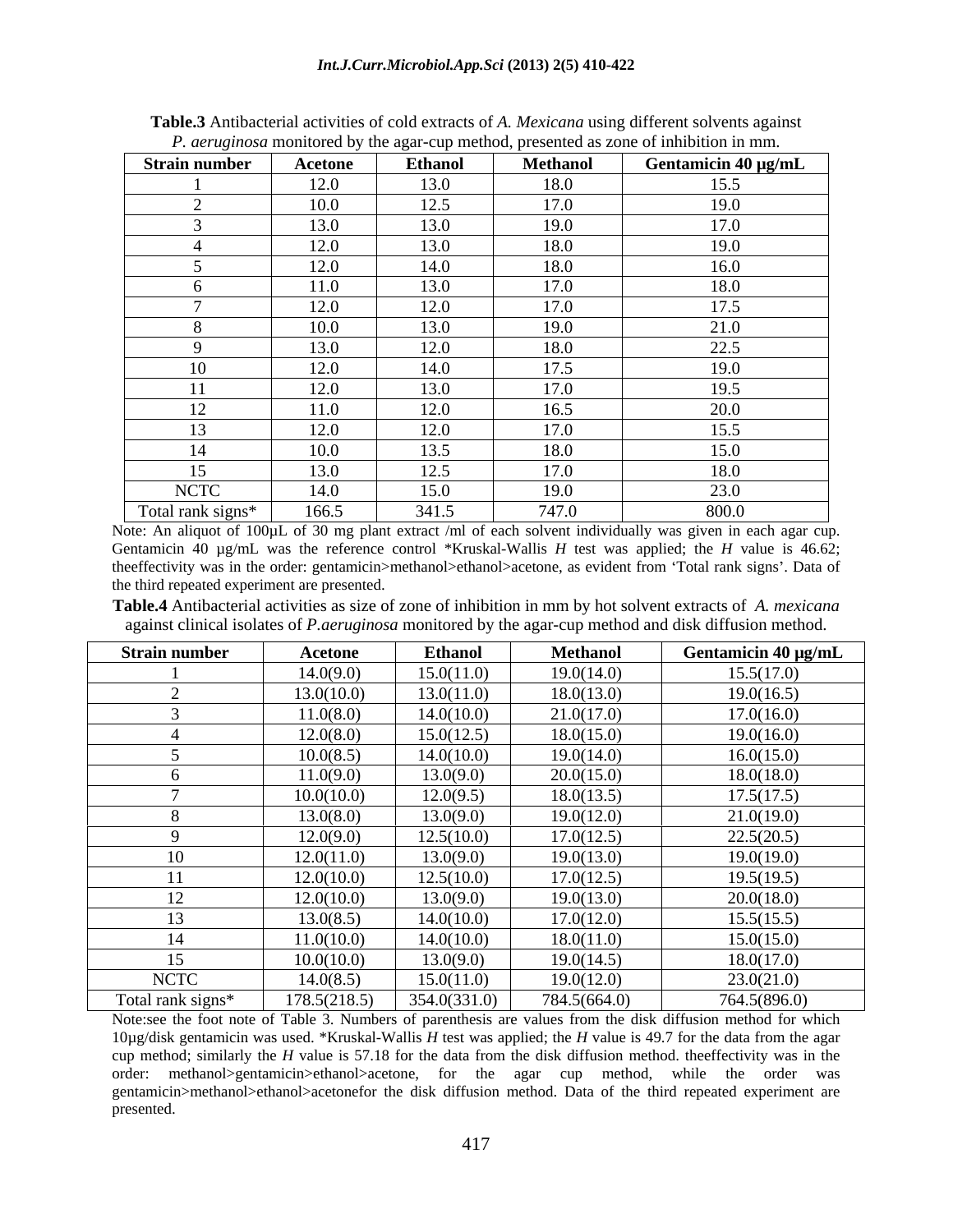| <b>S.No Properties</b> | Acetone           | <b>Methanol</b> | <b>Ethanol</b>  |
|------------------------|-------------------|-----------------|-----------------|
| Color pH               | Light Green, 6.4. | Brownish-       | Greenish-black, |
|                        |                   | red, 5.2        | 4.92            |
| Reducing sugars        |                   |                 |                 |
| Anthraquinones         |                   |                 |                 |
| Saponins               |                   |                 |                 |
| <b>Flavonoids</b>      |                   |                 |                 |
| Steroids/terpenes      |                   |                 |                 |
| Tannins                |                   |                 |                 |
| Alkaloids              |                   |                 |                 |
| Resins                 |                   |                 |                 |
| 10 Glycosides          |                   |                 |                 |

**Table.5** Preliminary Phytochemical analysis of 3 extracts of leaves of *A.mexicana*

Since tabulated values are far less than the diffusion methods for methanolic, acetone or extracts are highly significant (Table 3). Secondly, the 'total rank signs' recorded in ethanol as 166.5 and 341.5, respectively, while that of gentamicin 40  $\mu$ g/mL was 800. *A.mexicana*in cold extraction (Table 3), next to gentamicin, the control. Similar result of the highest antimicrobial activityof methanol higher values of zones of inhibition of all was also obtained in the hot extraction strains than the cold methanol extraction withKruskal-Wallis H value as 49.7 by the with *A. mexicana,* monitored in the agar-cup agar-well diffusion method (Table 4); the method. The data from the disc diffusion differences in values of zones of inhibition method with hot extracts simply confirmed among 3 hot solvent-extracts were the results of data of agar-well diffusion statistically significant both at P=0.05 and method given in Table 4. The Kruskal-0.01, as computed H value is far more than Wallis H value was similarly computed as tabulated values, 5.99 or 9.21 (as mentioned

4 of data of agar-well diffusion and disc

computed H value, both at P=0.05 and 0.01, the null hypothesis that there is no  $\mu$ g/mL, again confirming that gentamicin difference between inhibitory zones due to 3 was better than methanolic extract. Thus, as cold solvent-extracts is outright rejected. In with cold extracts in hot extraction also other words, differences in values of zones methanol-extract was the most effective of inhibition of individual 3 cold-solvent- against *P. aeruginosastrains*. Student's t test Table 4 for the methanolic extract is 747, inhibition. As the calculated t=2.192 is more against similar values due to acetone and than the tabulated t=2.05, at df=28 (15+15-These clearly indicated that cold methanol extract with methanol was statistically was the most suitable solvent for significant, at  $P=0.05$ . ethanol extracts along with gentamicin 40 µg/mL, again confirming that gentamicin was performed between 'cold versus hot extraction data' of values of zones of inhibition. As the calculated  $t=2.192$  is more than the tabulated t=2.05, at df=28  $(15+15-$ 2), at  $P=0.05$ , the difference between values of zones of inhibition of cold extract and hot significant, at P=0.05.<br>Thus, the hot methanol extraction caused

above for df=3). method. In conclusion, methanol-extract was The 'total rank signs' are recorded in Table strains, when antipseudomonad activity was 57.18 for the data from the disc diffusion the most effective against *P. aeruginosa* monitored in cold/hot methanol extraction,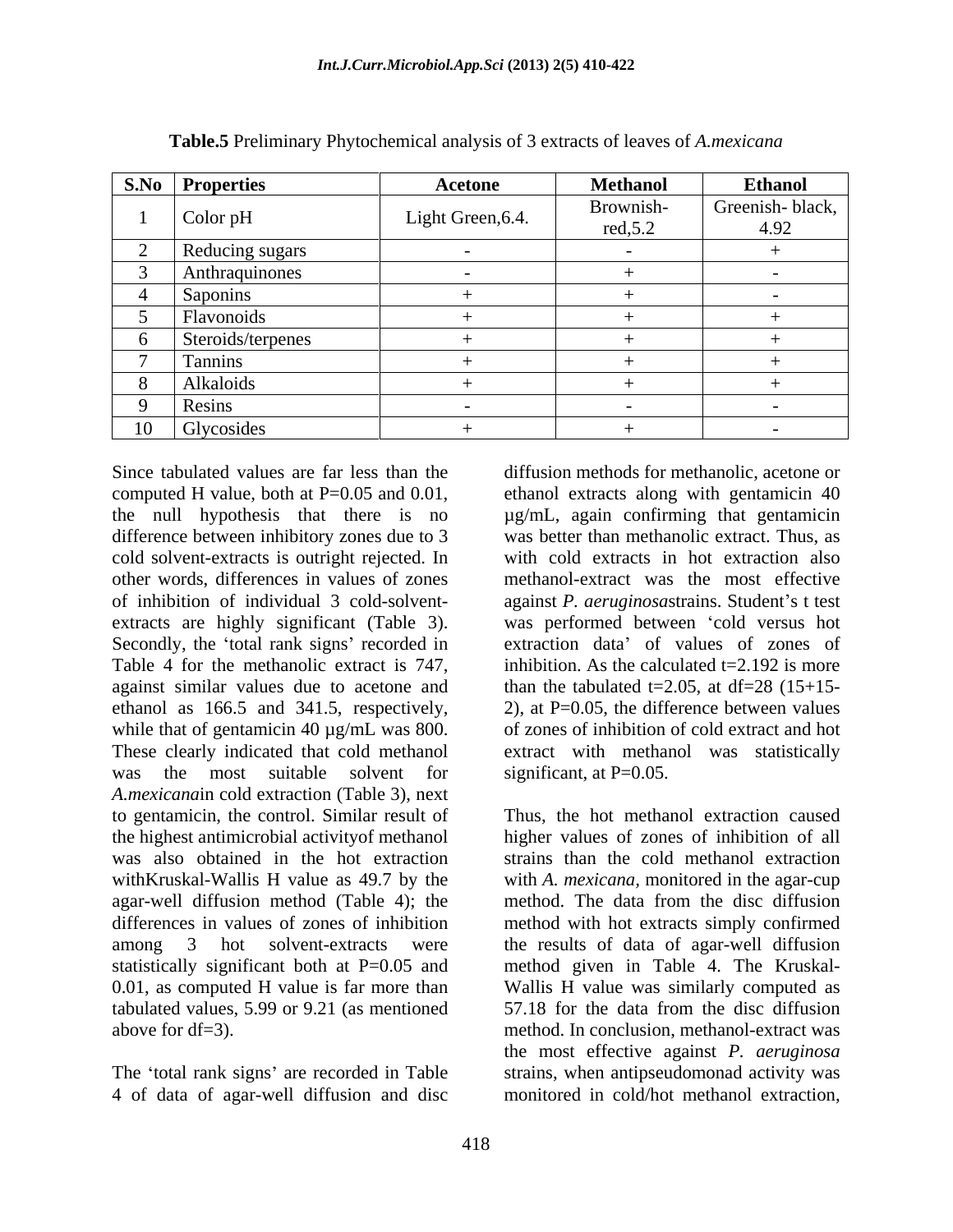The hot acetone extract yielded the MIC systems', worldwide. By the by, the extracts were found to be same, that is 8 and international markets is popular, mg/mL. MBC values (or lethal worldwide(Dubey D,et al., 2012). concentration 100) for all the 16 strains of *P. aeruginosa*were 32, 28 and 24 mg/mL in

During phytochemical analysis of acetone, marginalized and poverty-stricken *mexicanawas* found that flavonoids, tannins, extract(Dubey D,et al., 2012); A. sterols/terpenes and alkaloids were present mexicanabelongs to the plant-family, other tests for colour, pH, reducing sugar, successful medicinal plant,

and many medical equipments, thereby it is  $80\%$  mortality (Arenstein AW, et al., marked as the notorious one in nosocomial and 1993). As flavonoides, tannins, *al*.,1993). Moreover, antibiotics used so for against any bacterial pathogen including *P. aeruginosa* are from microbial sources. resistance to those antibiotics readily and of compounds against which resistance can never be developed in any pathogen. In fact, when employed against a pathogen, a B-lactam molecule penetrates outer synergistic effect is achieved with the membrane of the bacterium at rates lower

by agar-well diffusion/ disc diffusion eventual control of the pathogen; that is how method. certain plants are reported to be highly **Determinations of MIC and MBC** successful and popular in managing value of 10 mg/Ml on the NCTC strain and development of scientifically un-approved 15 clinical isolates. But MIC values of these drugs has proliferated so much that the 16 strains due to methanol and ethanol plant-based crude medicine trade in local successful and popular in managing infections in traditional health care systems', worldwide. By the by, and international markets is

response to acetone, methanol and ethanol monitoring of antimicrobial activities of extracts (hot extraction), respectively. plants are of practical importance. Herein, **Phytochemical analysis** of several types of infections in the age-old methanol andethanol extraction of *A.*  aborigine-folklore of India in crude plant in all the 3 types of extract. The results of Papaveraceaetowhich another the most anthraquinone, saponins, resins and *Papaversomniferum*, (yielding morphine and glycosides are summarized in Table 5. many more) belongs, in controlling in vitro *P. aeruginosa* is a well-known opportunistic that it is the causative organism in bacterial pathogen contaminating inanimate bacteremic form of pneumonia of aged and articles of hospitals such as, sinks, drains immune-compromised patients in bringing spread, and even it is found from soil, but is sterols/terpenes and alkaloids were found to rare in clinical isolates of healthy be present in acetone, methanol and ethanol individuals, as it is known (Botzenhart K, *et*  extraction of *A. mexicana*, the recorded worldwide(Dubey D,*et al.*, 2012).<br>Studies on crude phyto-extracts in the efficiency of *A. mexicana*in the control low-cost health-care module' of marginalized and poverty-stricken extract(Dubey D,*et al*., 2012); *A. mexicana*belongs to the plant-family, successful medicinal plant, MDR strains of *P. aeruginosa*. Reminded 80% mortality (Arenstein AW, *et al.*, 1993). As flavonoides, tannins, antimicrobial results must be due to above cited phytochemicals.

Gradually, the target bacterium develops Most antibiotics showing antipseudomonal survives. Moreover, crude drugs from aminoglycoside groups. Infact, P. eukaryotic systems (as plants) have an array *aeruginosa*is found to be resistant to eukaryotic compounds in crude extracts permeability affording intrinsic resistance; activity belong to the  $\beta$ -lactam and aminoglycoside groups. Infact, *P.*  antibiotics of B-lactam derivatives used for control, due to low outer membrane -lactam molecule penetrates outer membrane of thebacterium at rates lower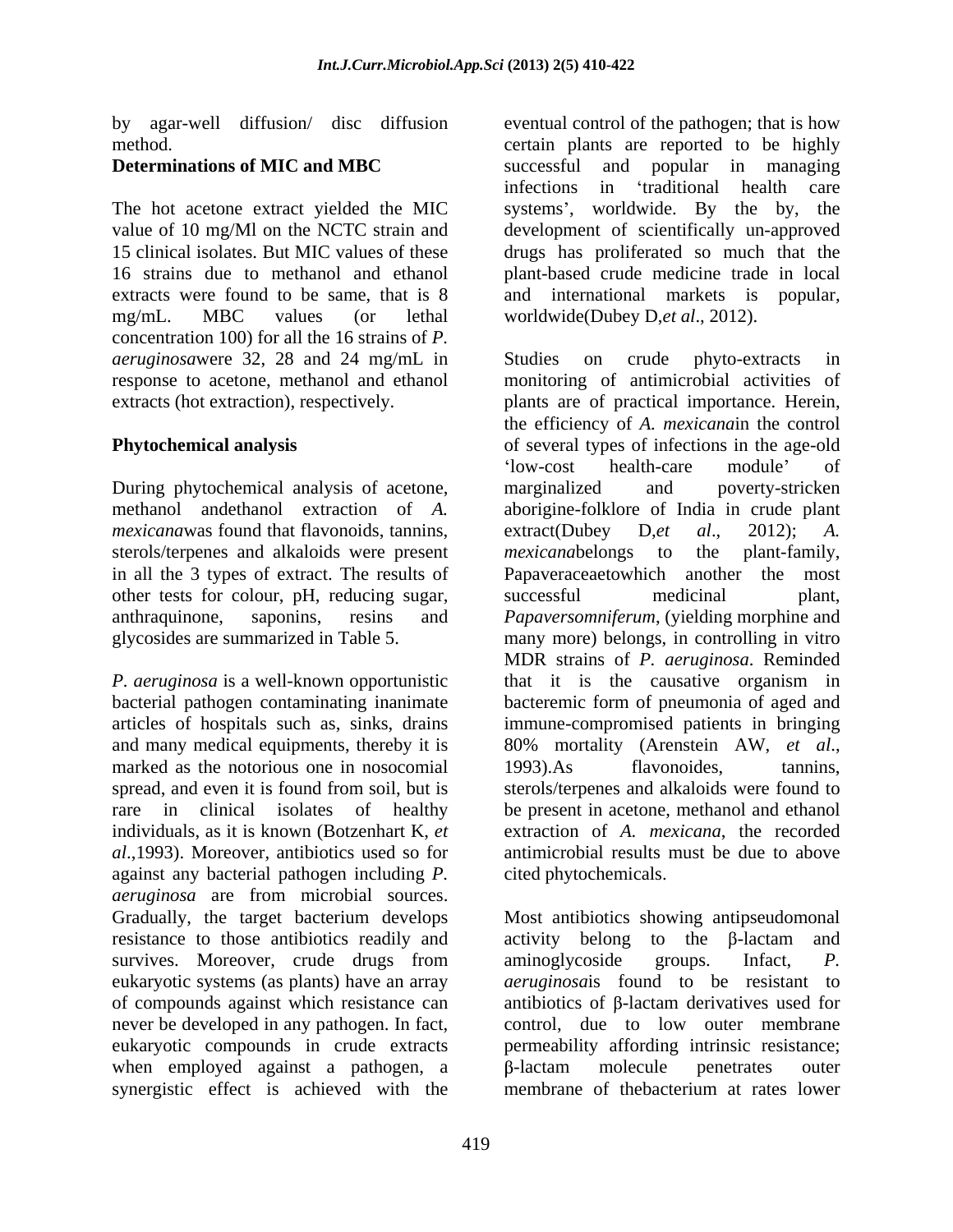than that of *E. coli*(Bellido F,*et al.*,1993). Studywas found medium (compared to that However, several third generation of methanolic extract), probably due partial cephalosporin and fluroquinolones extraction of phytochemicals by ethanolin derivatives such as, the ciprofloxacin have the successive extraction procedure been proved to be useful (Milatovic D, *et*  followed. This studyof antibiogram of *al.*, 1987). Among the β-lactam derivatives clinical isolates of *P. aeruginosa* should be with antipseudomonal activity, piperacillin helpful to establish appropriate treatment (acylureido penicillin), imipenem (a semi- regimen in a situation of changing synthetic derivative of thienamycin, epidemiology of the organism. More carbapenems), cefotaxime (cephems, first generation cephalosporin) were found ineffective for *P. aeruginosa*. Further, the appropriate chemotherapy for control of the transfer of resistances to both infection (Kreger AS. 1983). carbenicillinand gentamicin to a sensitive strain of *P. aeruginosa* was attributed to R plasmid mediated transfer(Cabrera EC,*et*  ethnotherapeuticuse of this nearly poisonous *al*.,1997). Moreover, protein synthesis plant against infectious diseasesas reported inhibiting aminoglycosides are gentamicin, amikacin and tobramycin that are commonly used against *P. aeruginosa* (Cabrera EC,*et*  organism is found in infections of skin *al*.,1997). In the present study, *P. aeruginosa*is resistant to gentamicin and subcutaneous nodules, metastatic abscess, amikacin. Records on *P. aeruginosa* bacillary endocarditis, pneumoniae, cystic offering resistances to many antibiotics, by fibrosis, recurrent urinary tract infections, production of antibiotic-inactivating enzymes and/oralteration of target sites are (Botzenhart K, *et al*., 1993).As discussed, of available (Milatovic D, *et al*., 1987). these, the mortality rate from bacteremic

concentration  $50(LC_{50})$  was 400 mg/kg body weight, typically in a study (Ibrahim HA, *et al.,* 2009).It has been reported that in the ethanolic extract of *A. Mexicana* flavonoids, tannins, sterols, terpenes,alkaloids and some reducing sugar were present, Norrby SR, Nord CE, Finch R. Lack of whileanthraquinone, saponins and resins development of newantimicrobial were absent (Kreger AS. 1983). But,this study records presence of flavonoids, tannins, sterols/terpenes and alkaloids in three types of plant extracts andthese constituents are expected to be effective in the resistance worldwide: Causes. the presentanti-pseudomonad activity. The effectivity of ethanolic extract on *Med*2004; 10: S122-S129.

studywas found medium (compared to that of methanolic extract),probably due partial the successive extraction procedure particularly, corneal infections are rapidly progressive andrequire immediate

It has been shown that in an acute toxicity (Arenstein AW, *et al*., 1993). This study test of exposing the ethanolic extractof *A.*  would possibly help development of some *Mexicana* to live mouse, the lethal avant-garde drug for the control of infection (Kreger AS. 1983).<br>Furthermore, the basis of often from various countries is found suitable for control of *P. aeruginosa*. This sometimes with bacteria laden fluidlesions, fibrosis, recurrent urinary tract infections,<br>musculoskeletal infections and meningitis form of pneumonia is approximately 80% *Pseudomonas*, especially for MDR strains, from *A. Mexicana* with methanolic extracts.

# **References**

- development of newantimicrobial drugs: A potential serious threat to public health. *Lancet Infect Dis*2005; 5: 115-119.
- Levy SB, Marshall B. Antibacterial resistance worldwide: Causes, challenges and responses. *Nature Med*2004; 10: S122-S129.
- antipseudomonal activity in the present Guardabassi L, Schwarz S, Lloyd DH. Pet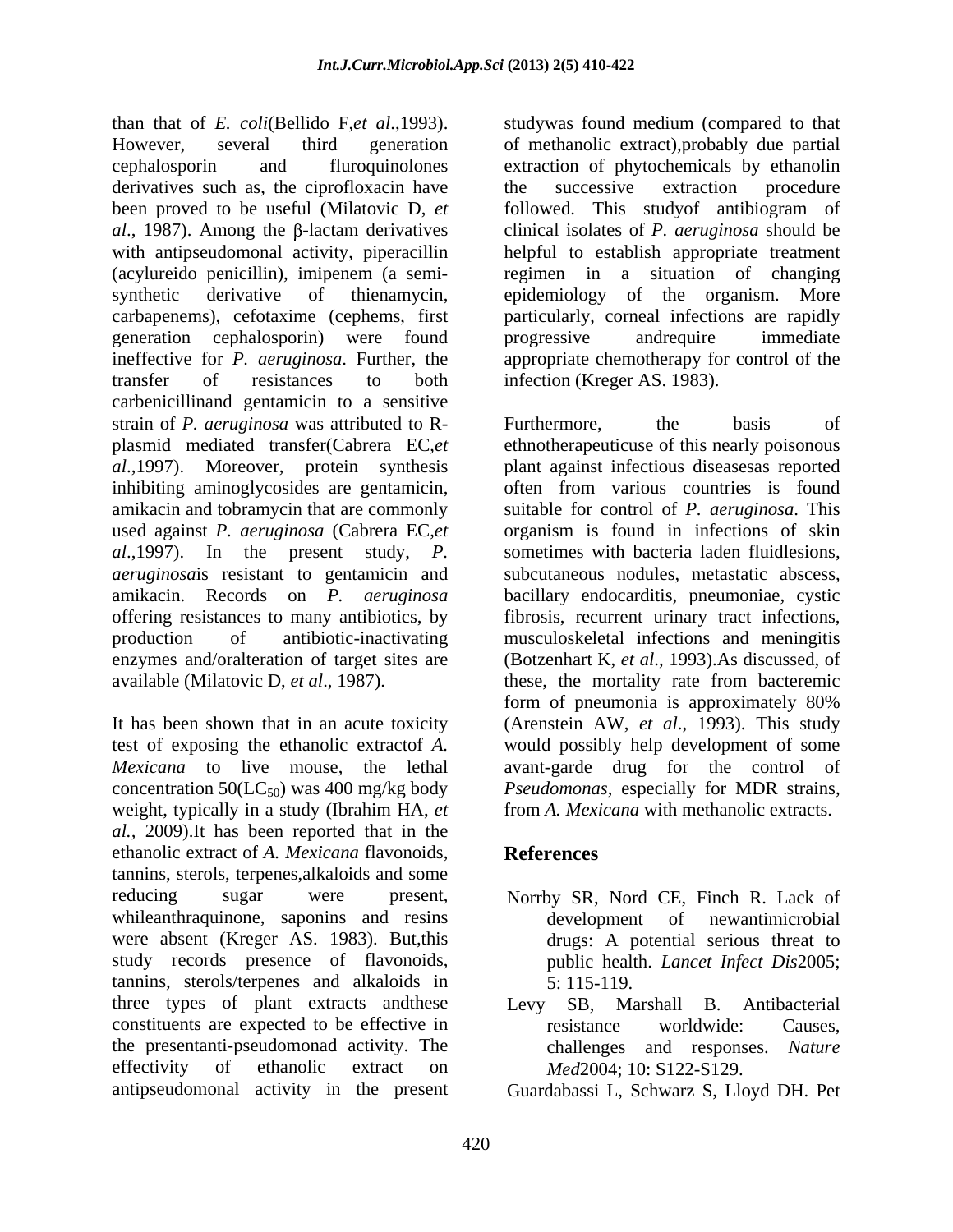animals as reservoirs of antimicrobialresistant bacteria. *J Ethnopharmacol*2001; 74: 113-123.

- effects as factors in dosage of
- Alexander M. Why microbial predators and potentiality of potentiality parasites do not eliminate their prey
- Botzenhart K, Doring G. Ecology and 101:645-648. pathogen. New York:*Plenum*; 1993, p.
- Bliziotis IA, Samonis G, Vardakas KZ, Chrysanthopoulous S, Falagas ME. Effect of aminoglycoside and  $\beta$ -lactam combinationtherapy versus  $\beta$ -lactam
- Boothe DM. Principles of antimicrobial
- Hegreness M, Shoresh N, Damian D, Hartl resistance in multidrug environments. 634-640.
- Dubey D, Rath S, Sahu MC, Debata NK,
- Ahmad I, Beg AZ. Antimicrobial and medicinal plants against multi-drug

resistant human pathogens.*J* 

- *AntimicrobChemother*2004; 54: 321- 332. *Argemonemexicana*decoction for the Brown SA. Minimum inhibitory treatment of uncomplicated falciparum concentrations and postantimicrobial malaria.*Trans R SocTrop Med*2007; Wilcox ML, Graz B, Falquet J. treatment of uncomplicated falciparum 101: 1190-1198.
	- antimicrobial drugs. *J Am Vet Med* Bhattacharjee I, Chatterjee SK, Chatterjee *Assoc*1987; 19: 871-872. and hosts? *Ann Rev Microbiol*1981; 35:113-133. bacteria. *MemInstOswaldo Cruz*2006; S, Chandra G. Antibacterial potentiality of of *Argemonemexicana*solvent extractsagainst some pathogenic 101: 645-648.
	- epidemiology of *Pseudomonas*  Mohana DC, Satish S, RaveeshaKA. *aeruginosa*. In: Mario C, Mauro B, Antibacterial evaluation of some plant Herman F. (eds.) *Pseudomonas aeruginosa* as an opportunistic pathogenic bacteria. *AdvBiol Res*2008; extracts against some human 2: 49-55.
	- 1-18. Singh SK, Pandey VD, Singh A, Singh C. Antibacterial activity of seed extracts of ArgemonemexicanaL. on some pathogenicbacterial strains. *Afr J Biotechnol*2009; 8: 7077-7081.
	- monotherapy on the emergenceof Mahady GB, Huang Y, Doyle BJ, Locklear antimicrobial resistance: a meta- T. Natural products as antibacterial analysis of randomized,controlled agents. In: Atta-ur-Rahman. (ed.) trials. *Clin Infect Dis*2005; 41: 149- 158. Amsterdam: Elsevier BV; 2008, p. Studies in naturalproducts chemistry. Amsterdam: *Elsevier BV*; 2008, p. 423-444.
	- therapy. *Vet Clin Small Anim*2006; 36: Livermore DM. Multiple mechanisms of 1003-1047. antimicrobials resistance in D, Kishony R.Accelerated evolution of nightmare?*Clin Infect Dis*2002; 34: antimicrobials resistance in *Pseudomonas aeruginosa*.Our worst 634-640.
	- *PNAS USA*2008; 105: 13977-13981. Sahu MC, Dubey D, Rath S, Debata NK, Padhy RN. Antimicrobials of plant *Pseudomonas aeruginosa*as known origin against multi-drug resistant fromsurveillance of nosocomial and bacteria including the TB bacterium and economics of plantdrugs-teaching hospital.*J Publ Health*2012; introspection.*Indian J Tradit* Know Padhy RN. Multidrug Resistance of community infections in an Indian 20: 413-423.
	- 2012; 11: 225-233. Perez C, Paul M, Bazerque P. Antibiotic photochemical studies on 45 Indian ActaBiolMedicinExperim1990; 15: assay by agar-well diffusion method.  $ActaBiolMedian Experiment 1990;$ 113-115.